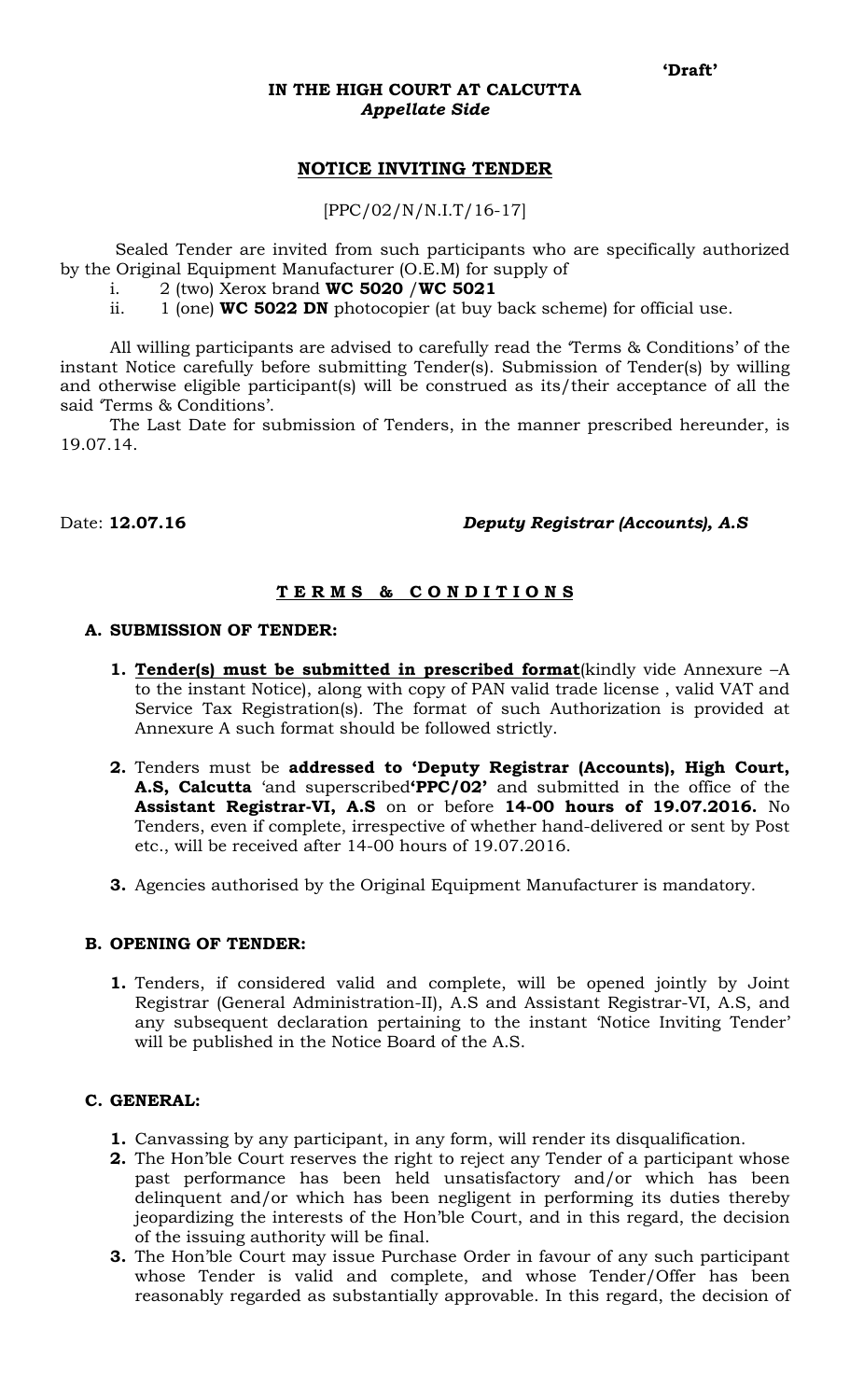the Competent Authority of this Hon'ble Court will be final and binding upon all concerned.

- **4.** The Hon'ble Court may cancel the instant process at any point of time without ascribing any reason whatsoever.
- **5.** Subsequent to issuance of Purchase Order, in favour of any such participants whose Tender is valid and complete and whose Tender/offer has been reasonably regarded as substantially approvable. In this regards, the decision of the Competent Authority of this Hon'ble Court will be final and binding upon all concerned.
- **6.** The administration of this Hon'ble Court may have to move the Government of West Bengal for administrative approval and/or sanction of required funds, and payment shall only be released upon obtaining such approval/sanction.

## **D. PARTICULARS & RATES THAT TENDER MUST CONTAIN**

- 1. Price of WC 5020/WC 5021/WC 5022 with applicable taxes and charges.
- 2. Period of warranty for 3(three) years time.

## **XXXXXXXXXXXXXXXXXX**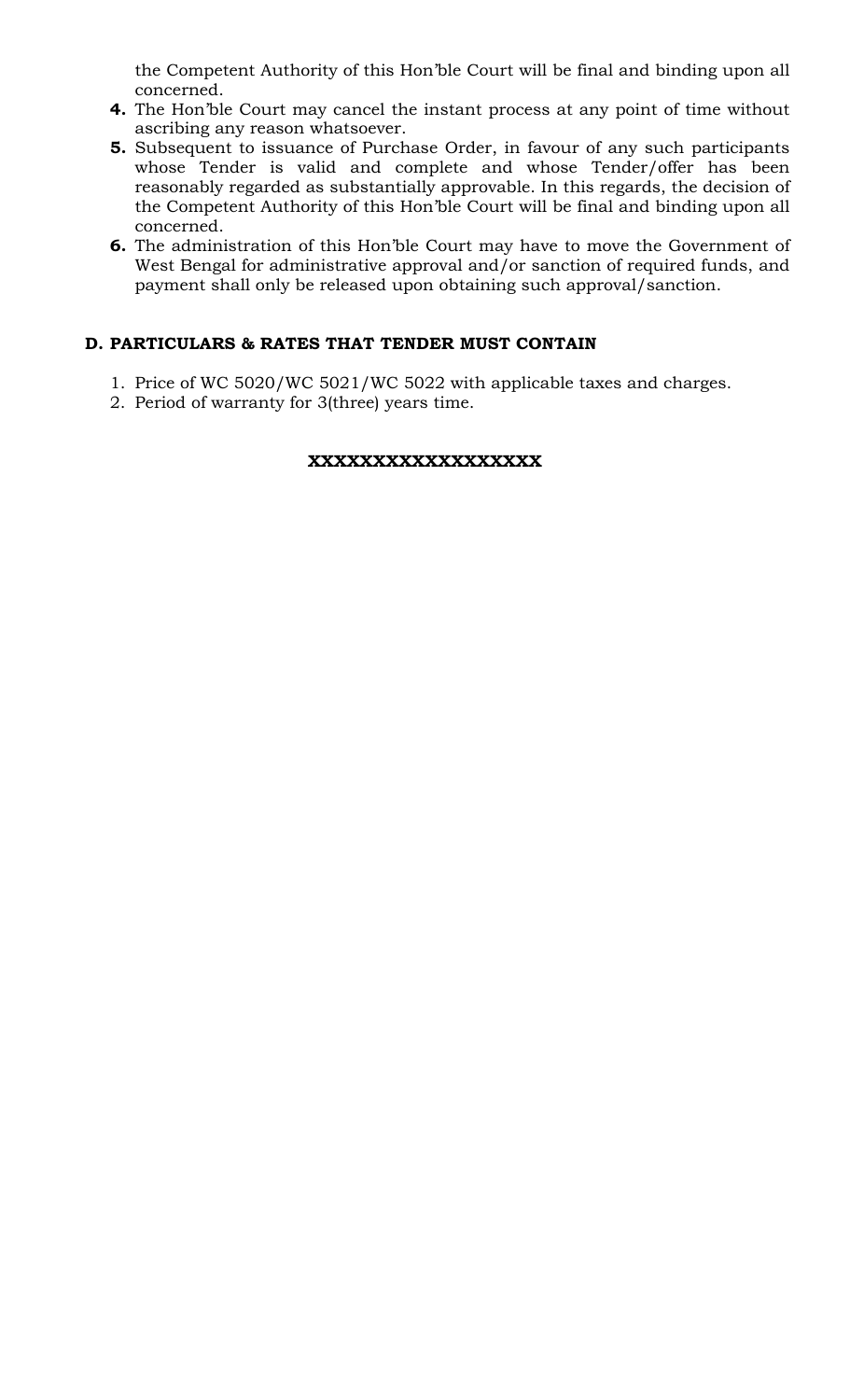## **ANNEXURE – A CERTIFICATE OF AUTHORISATION**

#### **TO WHOMSOEVER IT MAY CONCERN**

This is to certify that M/s \_\_\_\_\_\_\_\_\_\_\_\_\_\_\_\_\_\_\_\_\_\_\_\_\_\_\_\_\_\_\_\_\_\_\_\_, having its registered office at

\_\_\_\_\_\_\_\_\_\_\_\_\_\_\_\_\_\_\_\_\_\_\_\_\_\_\_\_\_\_\_\_\_\_\_\_\_\_\_\_\_\_\_\_\_\_\_\_\_\_\_\_\_\_\_\_\_\_\_\_\_\_\_\_\_\_\_\_\_\_\_\_\_\_\_\_\_\_\_\_\_\_

\_\_\_\_\_\_\_\_\_\_\_\_\_\_\_\_\_\_\_\_\_\_\_\_\_\_\_\_\_\_\_\_\_\_\_\_\_\_\_\_\_\_\_\_\_ and having PAN \_\_\_\_\_\_\_\_\_\_\_\_\_\_\_\_\_\_\_\_\_\_\_

Is competent and authorized to participate in the tender process of Hon'ble High Court at Calcutta

notified through Notice Inviting Tender bearing number \_\_\_\_\_\_\_\_\_\_\_\_\_\_\_dated \_\_\_\_\_\_\_\_\_\_\_

(Signature)

\_\_\_\_\_\_\_\_\_\_\_\_\_\_\_\_\_\_\_\_\_\_\_\_\_\_\_

Name\_\_\_\_\_\_\_\_\_\_\_\_\_\_\_\_\_\_\_\_\_

Designation \_\_\_\_\_\_\_\_\_\_\_\_\_\_\_

Date \_\_\_\_\_\_\_\_\_\_\_\_\_\_\_\_\_\_\_\_\_\_

Seal \_\_\_\_\_\_\_\_\_\_\_\_\_\_\_\_\_\_\_\_\_\_